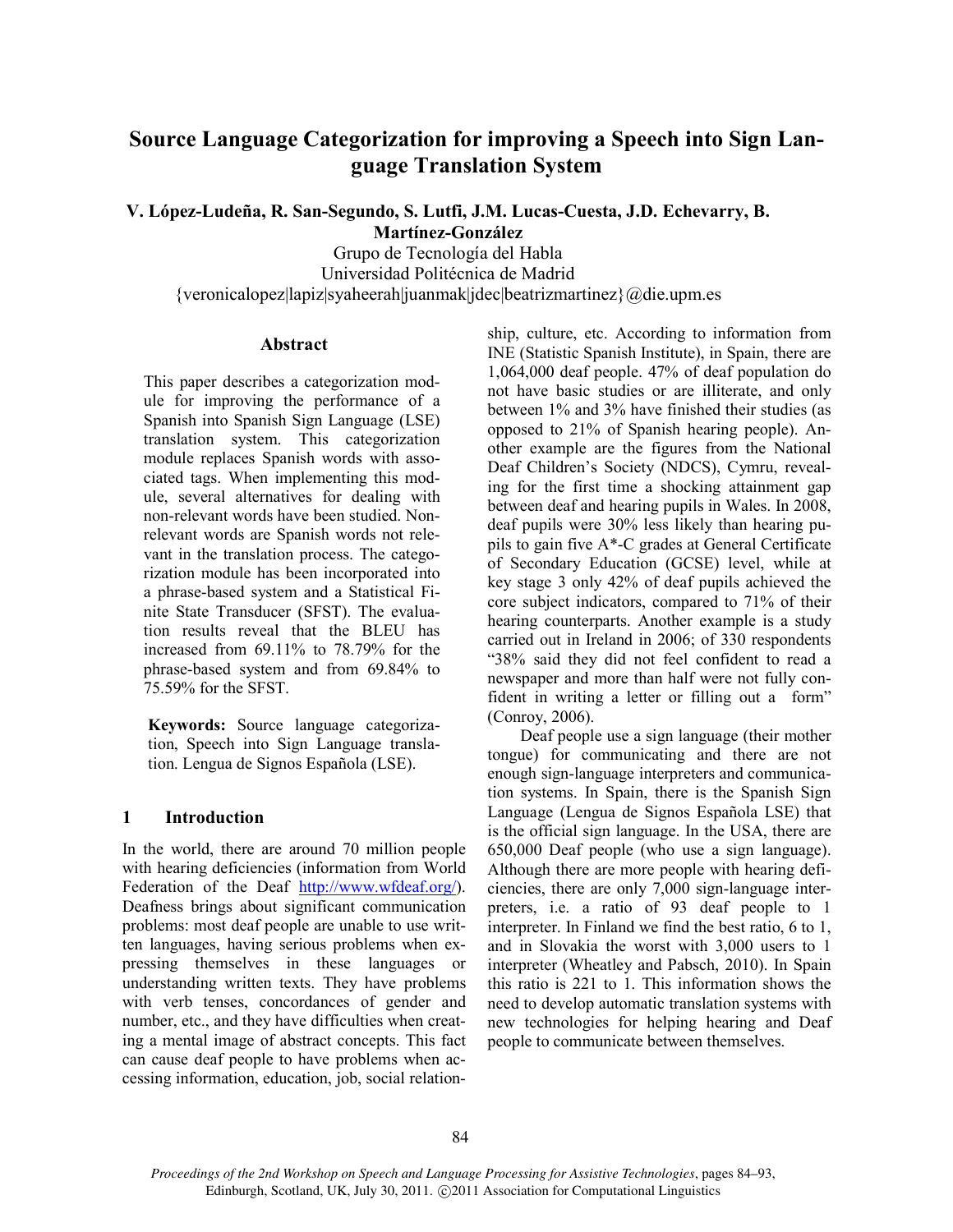

Figure 1. Spanish into LSE translation system.

It is necessary to make a difference between "deaf" and "Deaf": the first one refers to nonhearing people, and the second one refers to hearing and non-hearing people who use a sign language to communicate between them, being part of the "Deaf community". Each country has a different sign language, but there may even be different sign languages in different regions.

This paper describes a categorization module for improving the performance of a Speech into Sign Language Translation System. This system helps Deaf people to communicate with government employees in a restricted domain: the renewal of Identity Documents and Driver's License (San-Segundo et al., 2008). This system has been designed to translate the government employee's explanations into LSE when government employees provide these face-to-face services. The system is made up of a speech recognizer (for decoding the spoken utterance into a word sequence), a natural language translator (a phrase-based system for converting a word sequence into a sequence of signs belonging to the sign language), and a 3D avatar animation module (for playing back the signs) (Figure 1). This paper proposes to include a fourth module named "categorization" between the speech recognition and language translation modules (Figure 1). This categorization module replaces Spanish words with associated tags as will be shown further.

For the natural language translation module, two different statistical strategies have been analyzed: a phrase-based system (Moses) and a Statistical Finite State Transducer (SFST). The proposed categorization module has been incorporated into and evaluated with both translation strategies.

This paper is organized as follows: section 2 describes the state of the art. Section 3 describes the parallel corpus used in these experiments. The main characteristics of the LSE are presented in section 4. Section 5 details the two main translation strategies considered. The categorization module is described in section 6. Section 7 includes the main experiments and the obtained results, and finally, sections 8 and 9 include the main conclusions and the future work.

#### **2 State of the art**

In recent years, several groups have developed prototypes for translating Spoken language into Sign Language: example-based (Morrissey, 2008), rule-based (Marshall and Sáfár, 2005; San-Segundo et al. 2008), full sentence (Cox et al., 2002) or statistical approaches (Stein et al., 2006; Morrissey et al., 2007; Vendrame et al., 2010) approaches.

Given the sparseness of data for researching in Sign Languages, in the last five years, several projects have started to generate more resources: in American Sign Language (Dreuw et al.., 2008), British Sign Language (Schembri, 2008), Greek Sign Language (Efthimiou and Fotinea, 2008), in Irish Sign Language (Morrissey et al., 2010), NGS (German Sign Language) (Hanke et al., 2010), and Italian Sign Language (Geraci et al., 2010). For LSE, the biggest database was generated two years ago in a Plan Avanza project (www.traduccionvozlse.es) (San-Segundo et al., 2010) and it is has been used in this work. Not only the data but also new practice (Forster et al., 2010) and new uses of traditional annotation tools (Crasborn et al., 2010) have been developed.

The work presented in this paper describes experiments with a relevant database Despite the small amount of data available for research into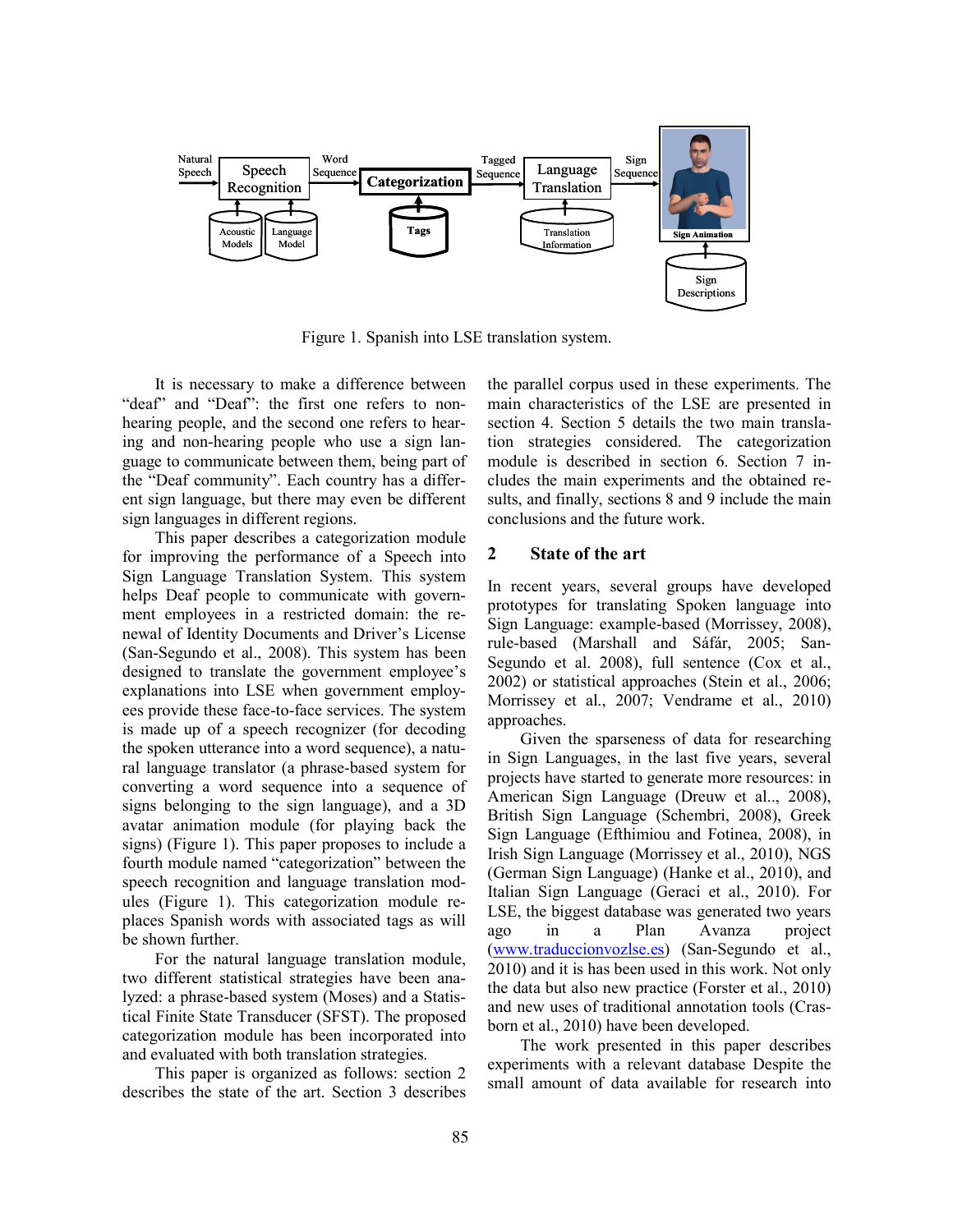sign languages, the system presented in this paper demonstrates a very good performance compared to similar systems previously developed. The presented results are also the best results for translating Spanish into LSE using the biggest database that includes these languages.

In Europe, the two main research projects involving sign languages are DICTA-SIGN (Hanke et al., 2010; Efthimiou et al., 2010) and SIGN-SPEAK (Dreuw et al., 2010a and 2010b), both financed by The European Commission within the Seventh Frame Program. DICTA-SIGN (http://www.dictasign.eu/) aims to develop the technologies necessary to make Web 2.0 interactions in sign language possible: users sign to a webcam using a dictation style. The computer recognizes the signed phrases, converts them into an internal representation of sign language, and then it has an animated avatar that signs them back to the users. In SIGN-SPEAK (http://www.signspeak.eu/), the overall goal is to develop a new vision-based technology for recognizing and translating continuous sign language into text.

### **3 Parallel corpus**

This section describes the first Spanish-LSE parallel corpus developed for language processing in two specific domains: the renewal of the Identity Document (ID) and Driver's License (DL). This corpus has been obtained with the collaboration of Local Government Offices where these services are provided. Over several weeks, the most frequent explanations (from the government employees) and the most frequent questions (from the user) were taken down. In this period, more than 5,000 sentences were noted and analyzed.

Not all the sentences refer to ID or DL renewal (Government Offices provide more services), so sentences had to be selected manually. This was possible because every sentence was tagged with the information about the service being provided when it was collected. Finally, 1360 sentences were collected: 1,023 pronounced by government employees and 337 by users. These sentences have been translated into LSE, both in text (sequence of glosses) and in video (containing replayed sentences by native LSE signers), and compiled in an excel file. Videos are not used in this study but they were collected for generating a complete parallel corpus.

This corpus was increased to 4,080 by incorporating different variants for Spanish sentences (maintaining the LSE translation) (San-Segundo et al. 2010). Table 1 summarizes the main features of this database.

|                          | Spanish | LSE    |  |
|--------------------------|---------|--------|--|
| Sentence pairs           | 4,080   |        |  |
| Different sentences      | 3,342   | 1,289  |  |
| Words/signs per sentence | 77      | 57     |  |
| Running words            | 31,501  | 23,256 |  |
| Vocabulary               | 1,232   |        |  |

Table 1. Main statistics of the corpus

For the experiments presented in this paper, this database has been divided randomly into three sets: training (75%), development (12.5%) and test (12.5%). The training set was used for tuning the speech recognizer (vocabulary and language model) and training the translation models. The development set was used for tuning the translation systems and finally, the test set was used for evaluating the categorization module.

# **4 Spanish Sign Language (LSE)**

Spanish Sign Language (LSE), just like other sign languages, has a visual-gestural channel, but it also has grammatical characteristics similar to spoken languages. Sign languages have complex grammars and professional linguists have found all of the necessarily linguistic characteristics for classifying sign languages as "true languages". In linguistic terms, sign languages are as complex as spoken languages, despite the common misconception that they are a "simplification" of spoken languages. For example, The United Kingdom and USA share the same language. However, British Sign Language is completely different from American Sign Language. W. Stokoe (Stokoe, 1960) supports the idea that sign languages have four dimensions (three space dimensions plus time), and spoken languages have only one dimension, time, so it cannot say that sign languages are a simplification of any other language.

One important difference between spoken languages and sign languages is sequentially. Phonemes in spoken languages are produced in a sequence. On the other hand, sign languages have a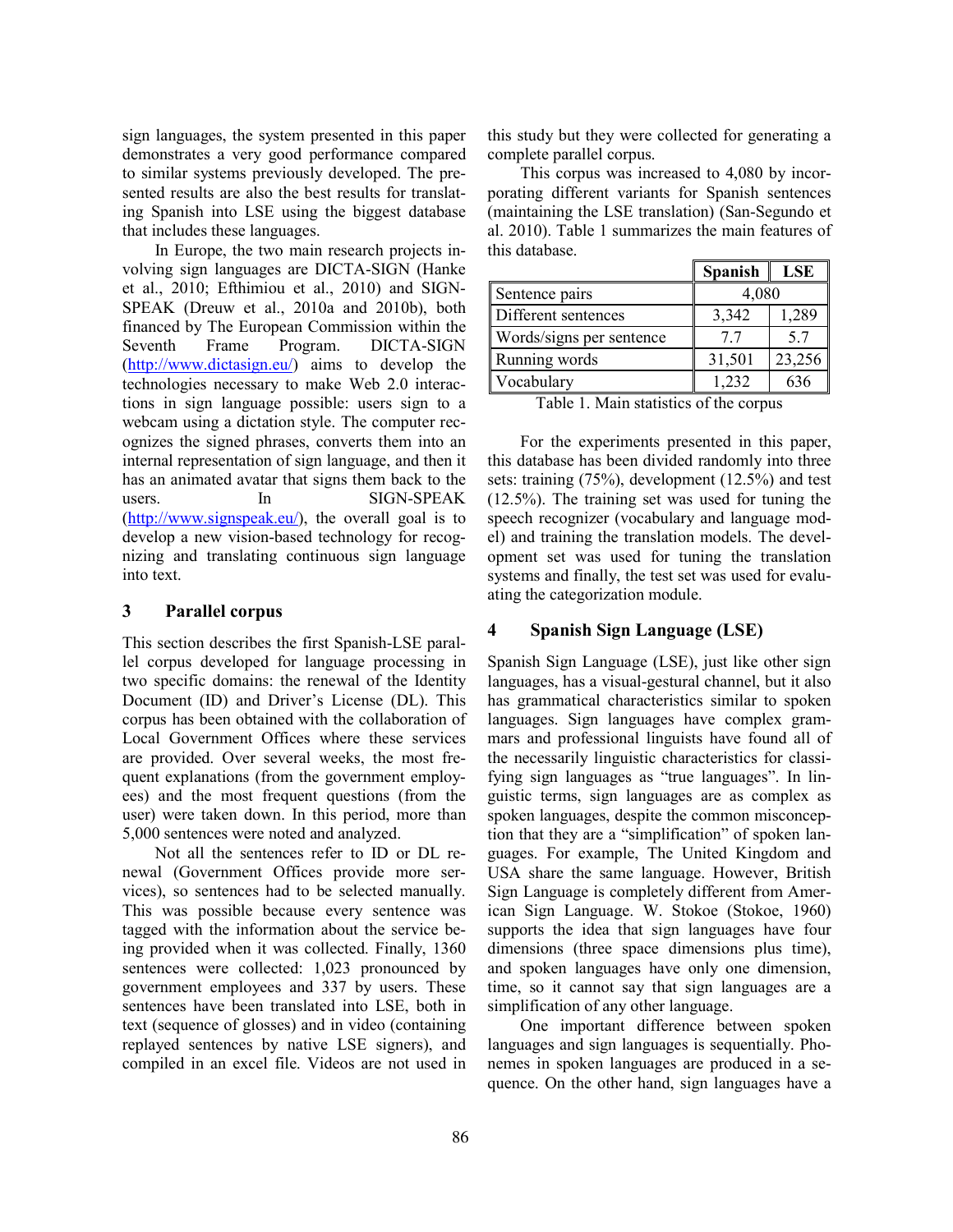large non-sequential component, because fingers, hands and face movements can be involved in a sign simultaneously, even two hands moving in different directions. These features give a complexity to sign languages that traditional spoken languages do not have. This fact makes it very difficult to write sign languages. Traditionally, signs have been written using words (in capital letters) in Spanish (or English in the case of BSL, British Sign Language) with a similar meaning to the sign meaning. They are called glosses (i.e. 'CAR' for the sign 'car').

In the last 20 years, several alternatives, based on specific characteristics of the signs, have appeared in the international community: HamNoSys (Prillwitz et al, 1989), SEA (Sistema de Escritura Alfabética) (Herrero, A., 2004) and SignWriting (http://www.signwriting.org/). HamNoSys and SignWriting require defining a specific picture font to be used by computers. SignWriting includes face features in the notation system but HamNoSys and SEA do not include them. All of these alternatives are flexible enough for dealing with different sign languages including LSE. However, in this work, glosses have been considered for writing signs because it is the most familiar and extended alternative according to the Spanish Deaf Association. These glosses include non-speech indicators (i.e. PAY or PAY? if the sign is localized at the end of an interrogative sentence) and finger spelling indicators (i.e. DL-PETER that must be represented letter by letter P-E-T-E-R).

LSE has some characteristics that differ from Spanish. One important difference is the order of arguments in sentences: LSE has a **SOV** (subjectobject-verb) order in contrast to **SVO** (subjectverb-object) Spanish order. An example that illustrates this behaviour is shown below:

| Spanish: Juan ha comprado las entradas (Juan has |
|--------------------------------------------------|
| bought the tickets)                              |
| LSE: JUAN ENTRADAS COMPRAR (JUAN                 |
| TICKETS TO-BUY)                                  |

There are other typological differences that are not related to predication order:

- Gender is not usually specified in LSE, in contrast to Spanish.
- In LSE, there can be concordances between verbs and subject, receiver or object and even

subject and receiver, but in Spanish there can be only concordance between verb and subject:

- Spanish: Te explica (*he explains to you*)
- LSE: EXPLICAR-él-a-ti (*EXPLAIN-HIM-TO-YOU*)
- The use of classifiers is common in LSE, but they are not in Spanish.
	- Spanish: debe acercarse a la cámara (*you must approach the camera*)
	- LSE: FOTO CLD GRANDE NO CLL\_ACERCARSE DEBER (*PHOTO CLD\_BIG\_NO CLL\_APPROACH MUST*)
- Articles are used in Spanish, but not in LSE.
- Plural can be descriptive in LSE, but not in Spanish.
- In Spanish, there is a copula in non-verbal predications (the verb 'to be', *ser* and *estar* in Spanish), but there is not in LSE.
- There are Spanish impersonal sentences, but not in LSE.
- LSE is more lexically flexible than Spanish, and it is perfect for generating periphrasis through its descriptive nature and because of this, LSE has fewer nouns than Spanish. (i.e. mud is translated into SAND+WATER)
- To finish, LSE has less glosses per sentence (5.7 in our database) than Spanish (7.7 in our database).
- LSE has smaller vocabulary variability. LSE has a vocabulary of around 10,000 signs while Spanish has several millions of different words. Good examples are the different verb conjugations.

# **5 Statistical translation strategies**

In this paper, two different statistical strategies have been considered: a phrase-based system and a Statistical Finite State Transducer. The proposed automatic categorization has been evaluated with both translation strategies. This section describes the architectures used for the experiments.

# **5.1 Phrase-based translation system**

The Phrase-based translation system is based on the software released at the 2009 NAACL Workshop on Statistical Machine Translation (http://www.statmt.org/wmt09/) (Figure 2).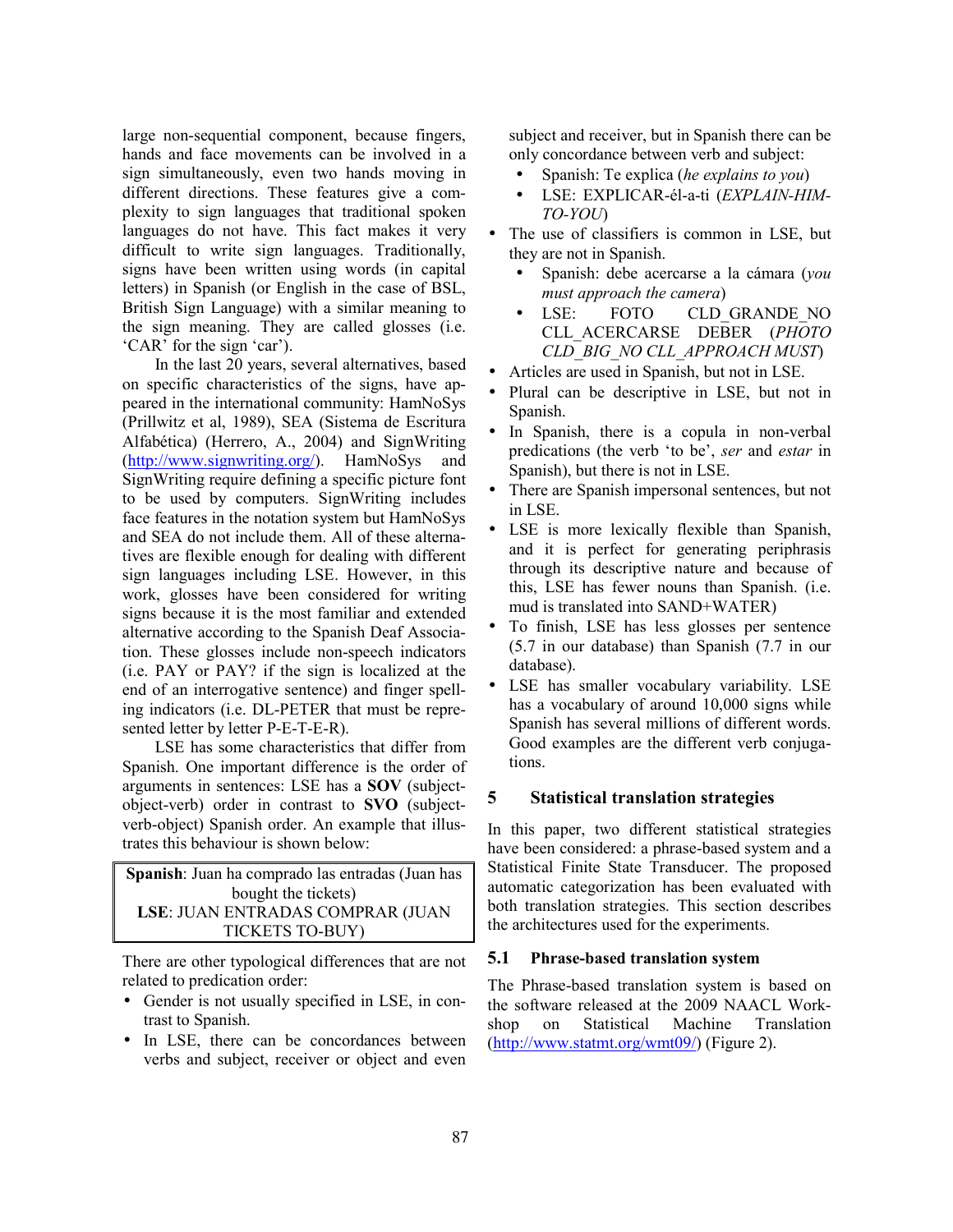

Figure 2. Phrase-based translation architecture.

In this study, a phrase consists of a subsequence of words (in a sentence) that intends to have a meaning. Every sentence is split in several phrases automatically so this segmentation can have errors. But, the main target, when training a phrase-based model, is to split the sentence in several phrases and to find their corresponding translations in the target language.

The phrase model has been trained starting from a word alignment computed using GIZA++ (Och and Ney, 2003). GIZA $++$  is a statistical machine translation toolkit that is used to train IBM Models 1-5 and an HMM word alignment model. In this step, the alignments between words and signs in both directions (Spanish-LSE and LSE-Spanish) are calculated. The "alignment" parameter has been fixed to "target-source" as the best option (based on experiments over the development set): only this target-source alignment was considered (LSE-Spanish). In this configuration, alignment is guided by signs: this means that in every sentence pair alignment, each word can be aligned to one or several signs (but not the opposite), and also, it is possible that some words were not aligned to any sign. When combining the alignment points from all sentences pairs in the training set, it is possible to have all possible alignments: several words aligned to several signs.

After the word alignment, the system performs a phrase extraction process (Koehn et al. 2003) where all phrase pairs that are consistent with the word alignment (target-source alignment in our case) are collected. In the phrase extraction, the maximum phrase length has been fixed at 7 consecutive words, based on development experiments over the development set (see previous section).

Finally, the last step is phrase scoring. In this step, the translation probabilities are computed for all phrase pairs. Both translation probabilities are calculated: forward and backward.

For the translation process, the Moses decoder has been used (Koehn, 2010). This program is a beam search decoder for phrase-based statistical machine translation models. In order to obtain a 3 gram language model, the SRI language modeling toolkit has been used (Stolcke, 2002).

#### **5.2 Phrase-based translation system**

The translation based on SFST is carried out as set out in Figure 3.



Figure 3. Diagram of the FST-based translation module.

The translation model consists of an SFST made up of aggregations: subsequences of aligned source and target words. The SFST is inferred from the word alignment (obtained with  $GIZA++$ ) using the GIATI (Grammatical Inference and Alignments for Transducer Inference) algorithm (Casacuberta and Vidal, 2004). The SFST probabilities are also trained from aligned corpora. The software used in this paper has been downloaded from

http://prhlt.iti.es/content.php?page=software.php.

#### **6 Categorization module**

As it was presented in Figure 1, the categorization module proposed in this paper analyzes the source language sentence (sentence in Spanish) and replaces Spanish words with their associated tags. This module uses a list of 1014 Spanish words (the vocabulary in this restricted domain) and the corresponding tags. For every word, only one syntacticsemantic tag is associated. In the case of homonyms, the most frequent meaning has been considered for defining the syntactic-semantic tag. Figure 4 shows an extract of the word-tag list. This list is composed of Spanish words and their corresponding tags, including the English translation in parenthesis.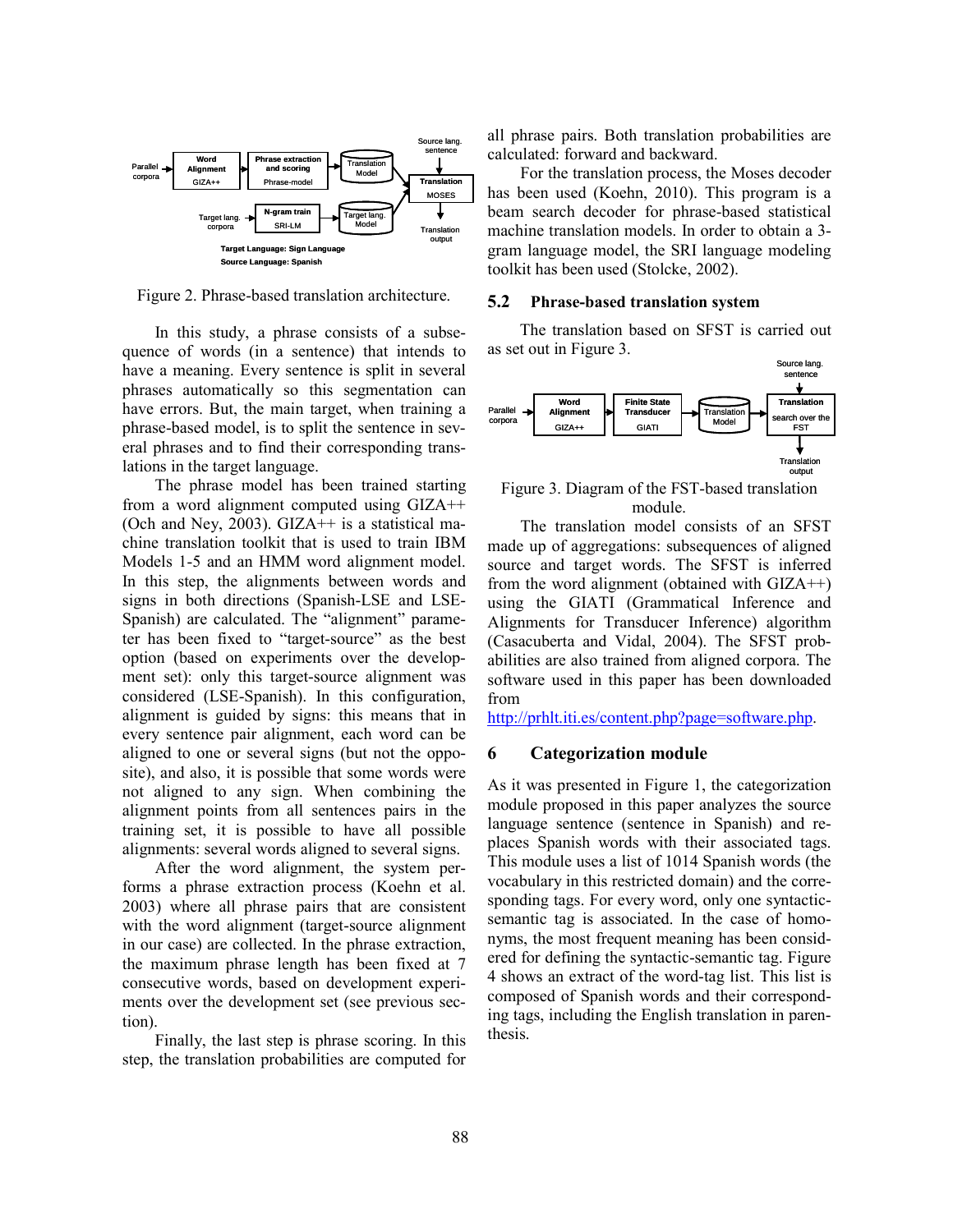#### **word TAG (word and tag in English)**

… cerrado CERRAR-YA (closed CLOSE-ALREADY ) cerramos CERRAR (we close CLOSE ) cerrar CERRAR (to close CLOSE) cobradas COBRAR-YA (charged CHARGE-ALREADY) cobro COBRAR (I charge CHARGE) coge COGER (you get GET) cogido COGER-YA (gotten GET-ALREADY) coja COGER (you get GET) …

Figure 4. Extract of the word-tag list.

The categorization module executes a simple procedure: for all words in a Spanish sentence, the categorization module looks for this word in the list and replaces it with the associated tag. It is important to comment two main aspects. The first one is that there is a tag named "non-relevant" associated to those words that are not useful for translating the sentence. The second one is that if the Spanish word is not in the list (it is an Out Of Vocabulary word: OOV), this word is not replaced with any tag: this word is kept as it is.

In order to train the statistical translation modules when using the categorization module, it is necessary to retrain the translation models considering the tagged source language, not the original word sentences, and using the training set. This way, the translation models learn the relationships between tags and signs.

The main issue for implementing the categorization module is to generate the list of the Spanish words with the associated tags. In this work, the categorization module considers the categories used in the rule-based translation system previously developed for this application domain (San-Segundo et al., 2008). These categories were generated manually during one week, approximately. In this case, the natural language translation module was implemented using a rule-based technique considering a bottom-up strategy. The translation process is carried out in two steps. In the first one, every word is mapped into one syntactic-pragmatic tag. After that, the translation module applies different rules that convert the tagged words into signs by means of grouping concepts or signs and defining new signs. These rules can define short and large scope relationships between the concepts or signs.

When implementing the categorization module, several strategies for dealing with the "nonrelevant" words have been proposed:

• In the first alternative, all the words are replaced by their tags with the exception of those words that they do not appear in the list (OOV words). As, it was commented before, they are kept as they are. In the word-tag list, there is a "nonrelevant" tag mapped to words that are not relevant for the translation process (named "basura" (non-relevant)). This alternative will be referred in the experiments like "**Base categorization**". For example:

- o Source sentence: debes pagar las tasas en la caja (*you must pay the taxes in the cash desk*)
- o Categorizated source sentence: DEBER PAGAR basura DINERO basura basura DINERO-CAJA (*MUST PAY non-relevant MONEY non-relevant non-relevant CASH-DESK*)
- o Target sentence: VENTANILLA ESPECÍFICO CAJA TU PAGAR (*WINDOW SPECIFIC CASH-DESK YOU PAY*)
- The second proposed alternative was not to tag any word in the source language but removing non-relevant words from the source lexicon (associated to the "non-relevant" tag). This alternative will be referred in the experiments like "**Non-relevant word deletion**". For example:
	- o Source sentence: debes pagar las tasas en la caja (*you must pay the taxes in the cash desk*)
	- o Categorizated source sentence: debes pagar tasas caja
	- o Target sentence: VENTANILLA ESPECÍFICO CAJA TU PAGAR (*WINDOW SPECIFIC CASH-DESK YOU PAY*)
- Finally, the third alternative proposes to replace words with tags (with the exception of OOVs) and to remove "non-relevant" tags. This alternative will be referred in the experiments like "**Categorization and non-relevant word deletion**". For example:
- o Source sentence: debes pagar las tasas en la caja (*you must pay the taxes in the cash desk*)
- o Categorizated source sentence: debes|DEBER pagar|PAGAR tasas|DINERO caja|DINERO-CAJA
- o Target sentence: VENTANILLA ESPECÍFICO CAJA TU PAGAR (WINDOW SPECIFIC CASH-DESK YOU PAY)

In the next section, all the alternatives will be evaluated and discussed.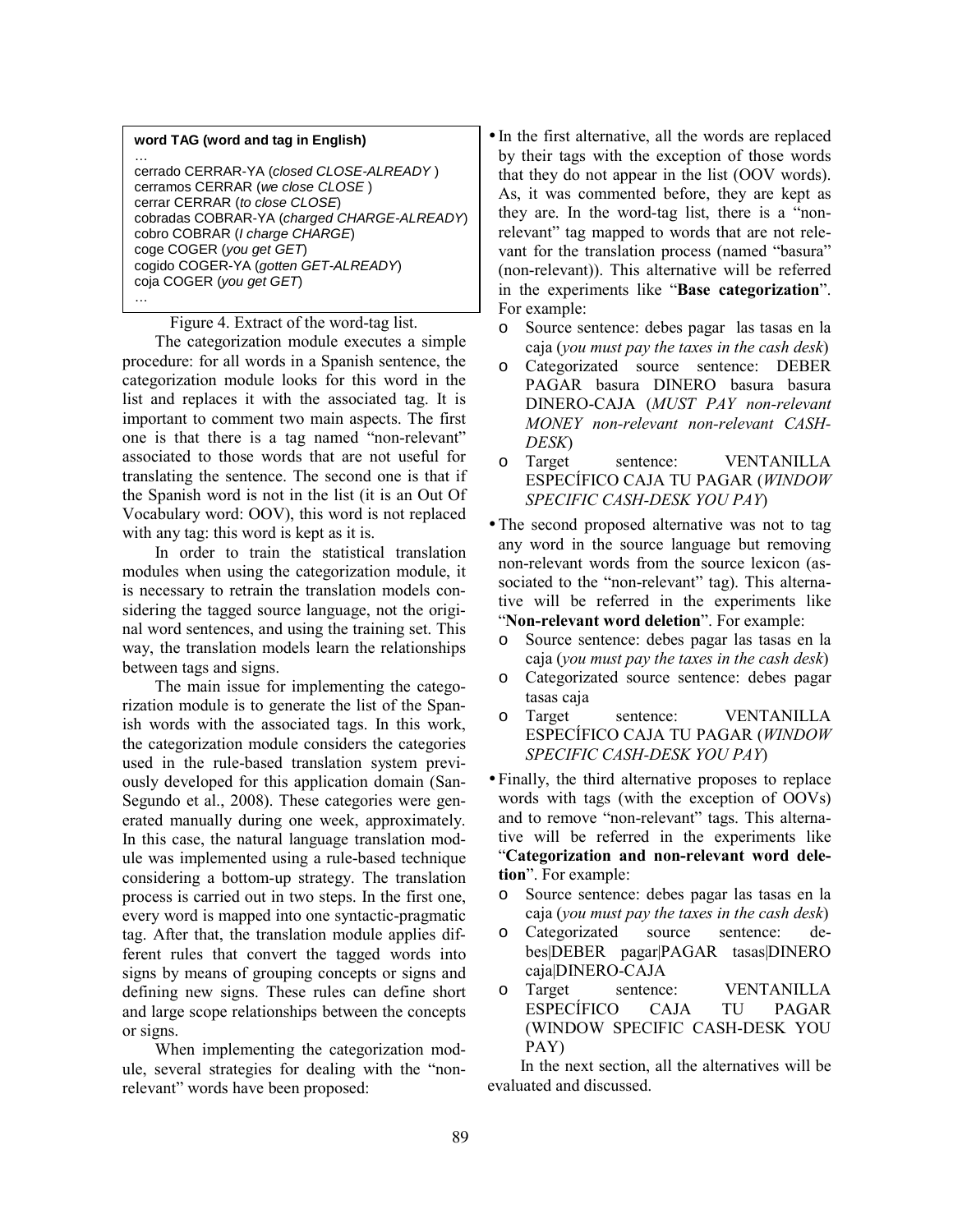# **7 Experiments and discussion**

For the experiments, the corpus (described in section 3) was divided randomly into three sets: training (75%), development (12.5%) and test (12.5%). Results are compared with a baseline. This baseline consists of training models with original source and target corpus without any type of factorization, i.e, sentences contain words and signs from the original database. For example: this sentence "debes pagar las tasas en la caja" (*you must pay the taxes in the cash desk*) is translated into "VENTANILLA ESPECÍFICO CAJA TU PAGAR" (*WINDOW SPECIFIC CASH-DESK YOU PAY*).

For evaluating the performance of the translation systems, the BLEU (BiLingual Evaluation Understudy) metric (Papineni et al., 2002) has been used. BLEU is one of the most well-known metric for evaluating automatic translation systems because this metric presents a good correlation with human evaluations. This metric has been also adopted to evaluate speech into sign language translation systems (Stein et al., 2006; Morrissey et al., 2007; Vendrame et al., 2010, San-Segundo et al. 2008). In order to analyze the significance of the differences between several systems, for every BLEU result, the confidence interval (at 95%) is also presented. This interval is calculated using the following formula:

$$
\pm \Delta = 1,96 \sqrt{\frac{BLEU(100 - BLEU)}{n}}
$$
 (1)

n is the number of signs used in evaluation, in this case n=2,906. An improvement between two systems is statistically significant when there is no overlap between the confidence intervals of both systems.

Related to the speech recognizer, it is important to comment that the Word Error Rate (WER) obtained in these experiments has been 4.7%.

Table 2 compares the baseline system and the system with the categorization module for translating the references (Reference) and the speech recognizer outputs (ASR output) using the phrasebased translation system.

| <b>Phrase-based translation Sys-</b><br>tem                         |                                    | <b>BLEU</b> | $\pm \Lambda$ |
|---------------------------------------------------------------------|------------------------------------|-------------|---------------|
| <b>Baseline</b>                                                     | Reference                          | 73.66       | 1.60          |
|                                                                     | ASR output                         | 69.11       | 1.68          |
| Base categoriza-<br>tion                                            | Reference                          | 81.91       | 1.40          |
|                                                                     | ASR output                         | 74.55       | 1.58          |
| Non-relevant<br>words deletion                                      | Reference                          | 80.02       | 1.45          |
|                                                                     | ASR output                         | 73.89       | 1.60          |
| Categorization<br>and non-relevant<br>word deletion<br>m 11 A m 1 1 | Reference                          | 84.37       | 1.32          |
|                                                                     | ASR output<br>$\sim$ $\sim$ $\sim$ | 78.79<br>1. | 1.49          |

Table 2. Evaluation results for the phrase-based translation system.

Table 3 compares the baseline system and the system with the categorization module for translating the references (Reference) and the speech recognizer outputs (ASR output) using the SFSTbased translation system.

| <b>SFST</b>                                         |            | <b>BLEU</b> | ±Λ   |
|-----------------------------------------------------|------------|-------------|------|
| <b>Baseline</b>                                     | Reference  | 71.17       | 1.65 |
|                                                     | ASR output | 69.84       | 1.67 |
| Base categoriza-<br>tion                            | Reference  | 71.86       | 1.63 |
|                                                     | ASR output | 68.73       | 1.69 |
| Reference<br>Non-relevant<br>words deletion         |            | 76.71       | 1.54 |
|                                                     | ASR output | 72.77       | 1.62 |
| Categorization<br>and non-relevant<br>word deletion | Reference  | 81.48       | 1.41 |
|                                                     | ASR output | 75.59       | 1.56 |

Table 3. Evaluation results for the SFST-based translation system.

Comparing the three alternatives for dealing with the non-relevant words, it is shown that adding tags to the words and removing "non-relevant" words are complementary actions that allow reaching the best results.

In order to better understand the main causes of this improvement, an error analysis has been carried out, establishing a relationship between these errors and the main differences between Spanish and LSE.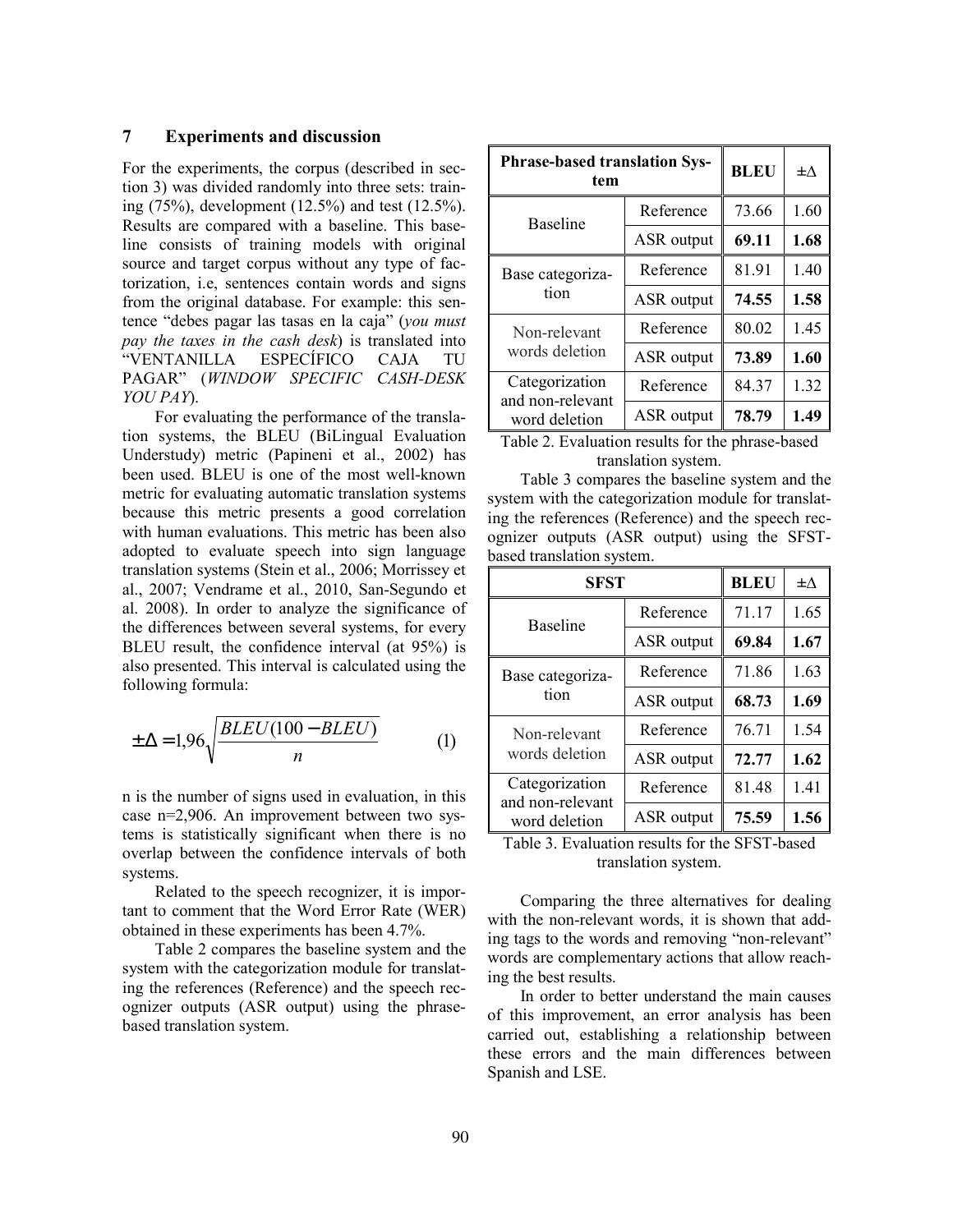The most important type of error (35% of the cases) is related to the fact that in Spanish there are more words than signs in LSE (7.7 for Spanish and 5.7 for LSE in this corpus). This circumstance provokes different types of errors: generation of many phrases in the same output, producing a high number of insertions. When dealing with long sentences there is the risk that the translation model cannot deal properly with the big distortion. This produces important changes in order and sometimes the sentence is truncated producing several deletions.

The second most important source of errors (25% of the cases) is related to the fact that when translating Spanish into LSE, there is a relevant number of words in the testing set that they do not appear in the training set due to the higher variability presented in Spanish. These words are named Out Of Vocabulary words. For example, in Spanish there are many verb conjugations that are translated into the same sign sequence. So, when a new conjugation appears in the evaluation set, it is an OOV that provokes a translation error.

Other important source of errors corresponds to ordering errors provoked by the different order in predication: LSE has a SOV (Subject-Object-Verb) while Spanish SVO (Subject-Verb-Object). In this case, the frequency is close to 20%

Finally, there are others causes of errors like the wrong generation of the different classifiers needed in LSE and not presented in Spanish (11%) and the existence of some deletions when translating very specific names, even when they are in the training set. Some of these names (i.e. 'mud' is translated into SAND + WATER) need some periphrasis in LSE that not always are properly generated.

Based on this error analysis, the main causes of the translation errors are related to the different variability in the vocabulary for Spanish and LSE (much higher in Spanish), the different number for words or signs in the sentences (higher in Spanish) and the different predication order.

The categorization module allows reducing the variability in the source language (for example, several verb conjugations are tagged with the same tag) and also the number of tokens composing the input sentence (when removing non-relevant words). Also, reducing the source language variability and the number of tokens provoke an important reduction on the number of source-target alignments the system has to train. When having a small corpus, as it is the case of many sign languages, this reduction of alignment points permits to obtain better training models with less data, improving the results. These aspects allow increasing the system performance. Presumably, if there were a very large corpus of Spanish-to-Spanish-Sign-Language available, the system could learn better translation models and the improvement reached with this categorization module would be lower.

The evaluation results reveal that the BLEU has increased from 69.11% to 78.79% for the phrase-based system and from 69.84% to 75.59% for the SFST.

# **8 Conclusions**

This paper describes a categorization module for improving a Spanish into Spanish Sign Language Translation System. This module allows incorporating syntactic-semantic information during the translation process reducing the source language variability and the number of words composing the input sentence. These two aspects reduce the translation error rate considering two statistical translation systems: phrase-based and SFST-based translation systems. This system is used to translate government employee's explanations into LSE when providing a personal service for renewing the Identity Document and Driver's License.

# **9 Future work**

The main issue for implementing the categorization module is to generate the list of the Spanish words with the associated tags. Generating this list manually is a subjective, slow and difficult task. Because of this, in the near future, authors will work on the possibility to define a procedure for calculating this list automatically.

# **Acknowledgments**

The authors would like to thank the eSIGN consortium for permitting the use of the eSIGN Editor and the 3D avatar. The authors would also like to thank discussions and suggestions from the colleagues at GTH-UPM. This work has been supported by Plan Avanza Exp Nº: TSI-020100-2010- 489), INAPRA (MEC ref: DPI2010-21247-C02-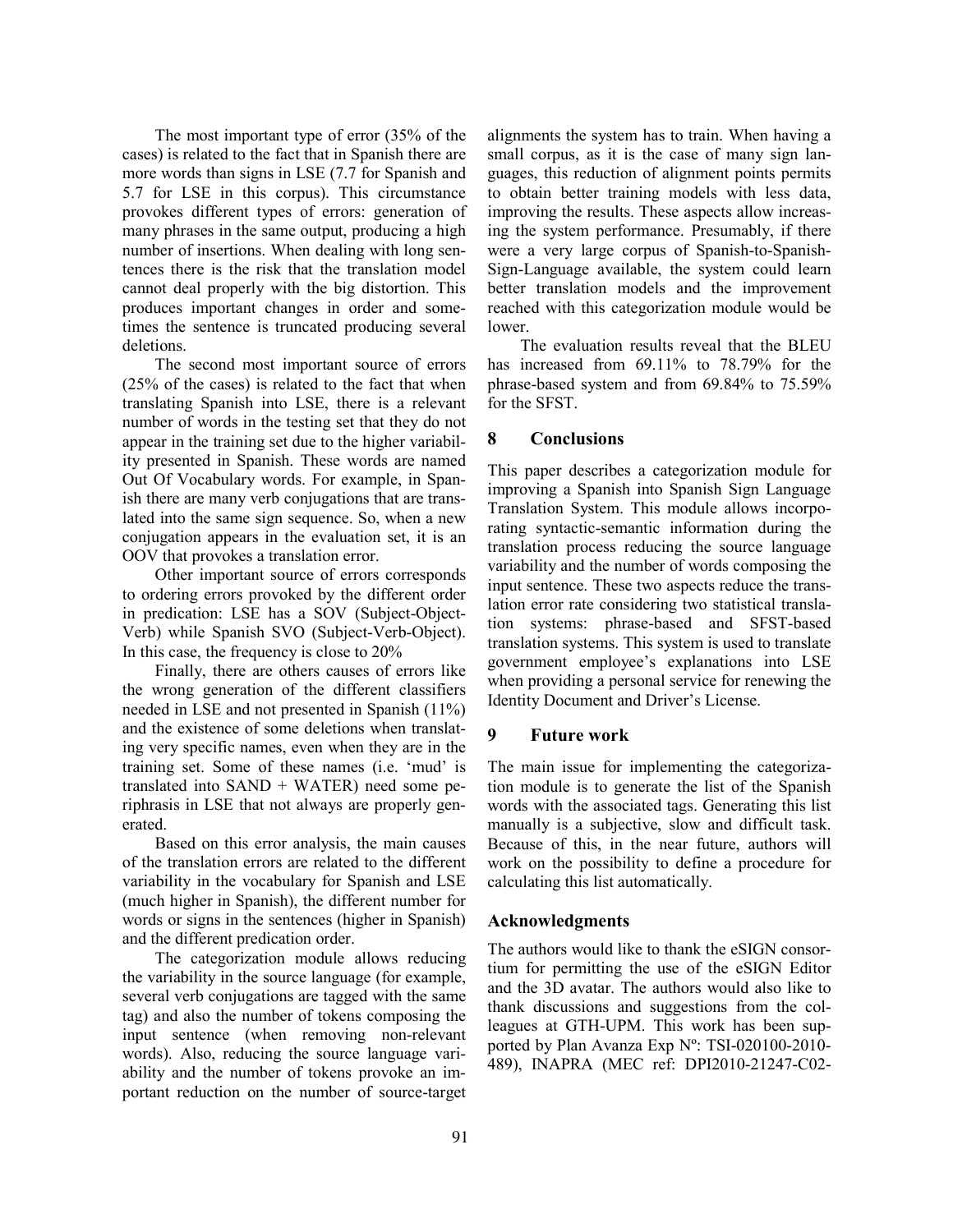02), and SD-TEAM (MEC ref: TIN2008-06856- C05-03) projects and FEDER program.

#### **References**

- Casacuberta F., E. Vidal. 2004. "Machine Translation with Inferred Stochastic Finite-State Transducers". Computational Linguistics, Vol. 30, No. 2, pp. 205- 225, 2004.
- Conroy, P. 2006. Signing in and Signing Out: The Education and Employment Experiences of Deaf Adults in Ireland. Research Report, Irish Deaf Society, Dublin. 2006.
- Cox, S.J., Lincoln M., Tryggvason J., Nakisa M., Wells M., Mand Tutt, and Abbott, S., 2002 "TESSA, a system to aid communication with deaf people". In ASSETS 2002, Edinburgh, Scotland, pp 205-212, 2002.
- Crasborn O., Sloetjes H. 2010. "Using ELAN for annotating sign language corpora in a team setting". In 4th Workshop on the Representation and Processing of Sign Languages: Corpora and Sign Language Technologies (CSLT 2010), Valletta, Malta, 2010. pp 61- 65
- Dreuw P., Neidle C., Athitsos V., Sclaroff S., and Ney H. 2008. "Benchmark Databases for Video-Based Automatic Sign Language Recognition". In International Conference on Language Resources and Evaluation (LREC), Marrakech, Morocco, May 2008. pp 1115-1121.
- Dreuw P., Ney H., Martinez G., Crasborn O., Piater J., Miguel Moya J., and Wheatley M., 2010 "The Sign-Speak Project - Bridging the Gap Between Signers and Speakers". In 4th Workshop on the Representation and Processing of Sign Languages: Corpora and Sign Language Technologies (CSLT 2010), Valletta, Malta, 2010a. pp 73-80.
- Dreuw P., Forster J., Gweth Y., Stein D., Ney H., Martinez G., Verges Llahi J., Crasborn O., Ormel E., Du W., Hoyoux T., Piater J., Moya Lazaro JM, and Wheatley M. 2010 "SignSpeak - Understanding, Recognition, and Translation of Sign Languages". In 4th Workshop on the Representation and Processing of Sign Languages: Corpora and Sign Language Technologies (CSLT 2010), Valletta, Malta, May 2010b. pp 65-73
- Efthimiou E., and Fotinea, E., 2008 "GSLC: Creation and Αnnotation of a Greek Sign Language Corpus for HCI" LREC 2008. pp 1-10.
- Efthimiou E., Fotinea S., Hanke T., Glauert J., Bowden R., Braffort A., Collet C., Maragos P., Goudenove F. 2010. "DICTA-SIGN: Sign Language Recognition,

Generation and Modelling with application in Deaf Communication". In 4th Workshop on the Representation and Processing of Sign Languages: Corpora and Sign Language Technologies (CSLT 2010), Valletta, Malta, May 2010. pp 80-84.

- Forster J., Stein D., Ormel E., Crasborn O., Ney H. 2010. "Best Practice for Sign Language Data Collections Regarding the Needs of Data-Driven Recognition and Translation". In 4th Workshop on the Representation and Processing of Sign Languages: Corpora and Sign Language Technologies (CSLT 2010), Valletta, Malta, May 2010. pp 92-98.
- Geraci C., Bayley R., Branchini C., Cardinaletti A., Cecchetto C., Donati C., Giudice S., Mereghetti E., Poletti F., Santoro M., Zucchi S. 2010. "Building a corpus for Italian Sign Language. Methodological issues and some preliminary results". In 4th Workshop on the Representation and Processing of Sign Languages: Corpora and Sign Language Technologies (CSLT 2010), Valletta, Malta, May 2010. pp 98-102.
- Hanke T., König L., Wagner S., Matthes S. 2010. "DGS Corpus & Dicta-Sign: The Hamburg Studio Setup". In 4th Workshop on the Representation and Processing of Sign Languages: Corpora and Sign Language Technologies (CSLT 2010), Valletta, Malta, May 2010. pp 106-110.
- Herrero, A., 2004 "Escritura alfabética de la Lengua de Signos Española" Universidad de Alicante. Servicio de Publicaciones.
- Koehn P., F.J. Och D. Marcu. 2003. "Statistical Phrasebased translation". Human Language Technology Conference 2003 (HLT-NAACL 2003), Edmonton, Canada, 2003. pp. 127-133.
- Koehn, Philipp. 2010. "Statistical Machine Translation". phD. Cambridge University Press.
- Marshall, I., Sáfár, E. (2005) "Grammar Development for Sign Language Avatar-Based Synthesis", In Proceedings HCII 2005, 11th International Conference on Human Computer Interaction (CD-ROM), Las Vegas, USA, July 2005. pp 1-10.
- Morrissey S., Way A., Stein D., Bungeroth J., and Ney H., 2007 "Towards a Hybrid Data-Driven MT System for Sign Languages. Machine Translation Summit (MT Summit)", Copenhagen, Denmark, 2007. pp 329-335.
- Morrissey, S. 2008. "Data-Driven Machine Translation for Sign Languages". Thesis. Dublin City University, Dublin, Ireland.
- Morrissey S., Somers H., Smith R., Gilchrist S., Dandapat S., 2010 "Building Sign Language Corpora for Use in Machine Translation". In 4th Workshop on